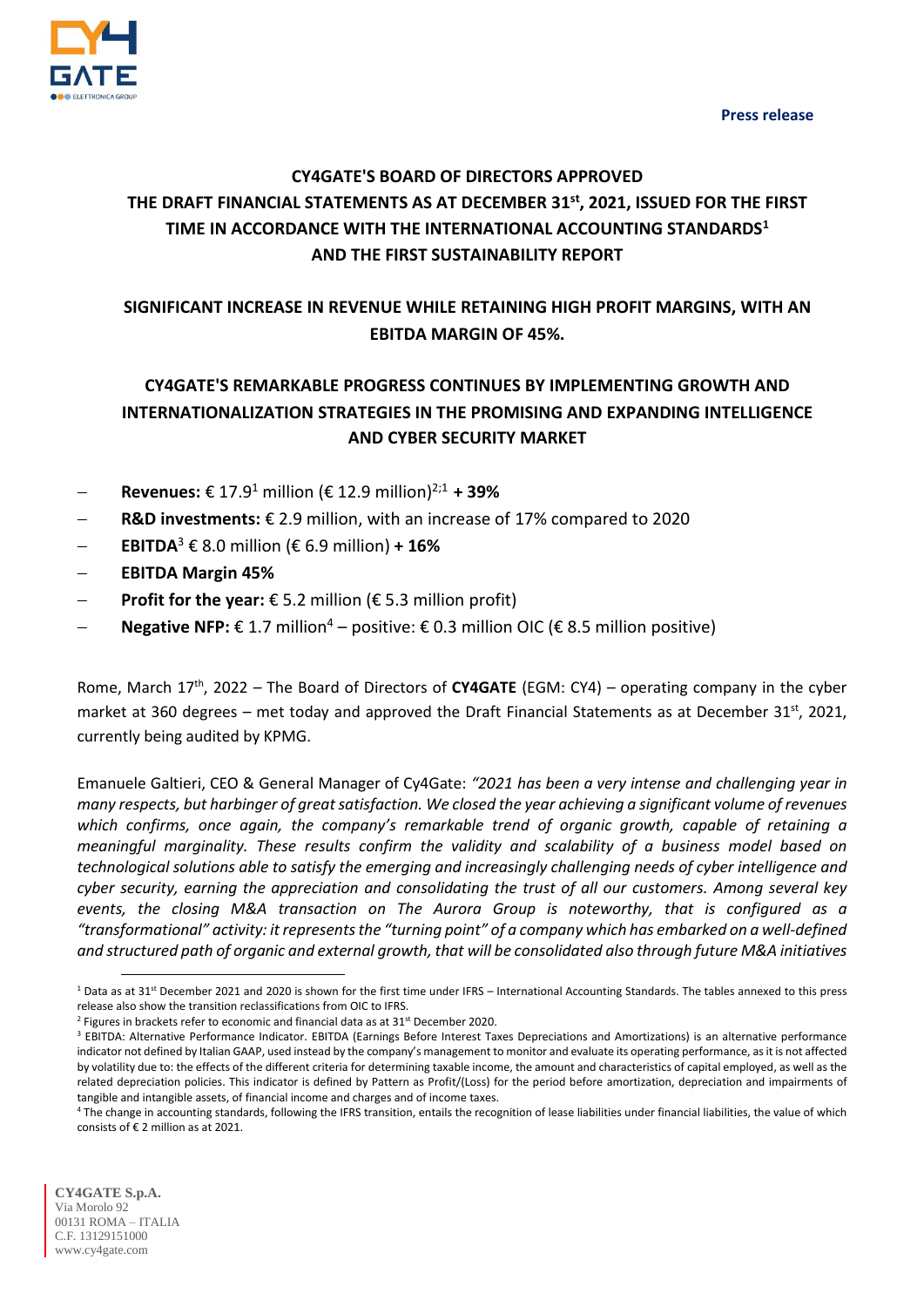

*in the field of cyber security. The Aurora Group's activities and expertise, together with the solid commercial footprint the company has developed in foreign markets over the last five years, make it a growth accelerator for Cy4Gate in terms of a 360° cyber security and cyber intelligence offering, and open the doors to the European market. This transaction will also strengthen the company's research and innovation capabilities, as well as anticipate the ever-changing cyber threat segment, in order to meet future challenges in this constantly evolving sector".*

The Draft Financial Statements as at December 31 $^{\rm st}$ , 2021 are the first prepared by Cy4Gate in accordance with IAS/IFRS, issued by the International Accounting Standards Board (IASB), and with the interpretations of the International Financial Reporting Standards Interpretation Committee (IFRS IC, formerly IFRIC), as well as with the former Standing Interpretations Committee (SIC) (hereinafter "IAS/IFRS Standards"), endorsed by the European Union, following the entry into force of Regulation (EC) No 1606/2002, issued by the European Parliament and the European Council in July 2002.

*\*\*\**

The date of first application of IAS/IFRS (hereinafter the "Transition Date"), pursuant to the provisions of IFRS 1, has been set – for CY4Gate – at January 1st, 2020.

## **ECONOMIC AND FINANCIAL DATA AS AT DECEMBER 31st , 2021**

**Revenues from sales and services** stand at € 17.9 million, with an increase of 39% compared with December 31<sup>st</sup>, 2020 (€ 12.9 million). Such an increase is due to the large number of contracts signed throughout the year – with a significant peak in the last quarter of the year – with both Corporate and Government clients. The domestic market contributed 64% and the international market 36%, with a slight shift towards the international market, compared to last year.

**Total costs** amount to approximately € 9.9 million (€ 6.0 million), which represents an increase of approximately € 3.9 million, compared to the 2020 financial year. This is essentially due to the rising costs of:

- raw materials and services, which have undergone an increase mainly linked to business volumes, with a more significant impact compared to revenues, due to the different mix of products/services;
- personnel, which is entirely attributable to the strengthening of the structure, especially, to meet the needs of R&D projects and of contractual deliveries. Specifically, Cy4Gate strengthened its workforce during the year through hiring 37 resources (most of them dedicated to technical areas), in the face of 13 dismissals: the total number of employees as at December  $31<sup>st</sup>$ , 2021 was 93. The structure was equipped with three new experienced managers, the Chief HR & Legal Officer (May 2021), the Chief Technical Officer and the CFO (September 2021). Cy4Gate's technical, engineering and commercial structure was strengthened with the recruitment of: 26 key resources employed in the Engineering division, 5 resources dedicated to the Company's commercial development, and 3 resources deployed in the AFC and HR area. During 2021, the company has also benefited of strategic external resources for product development purposes.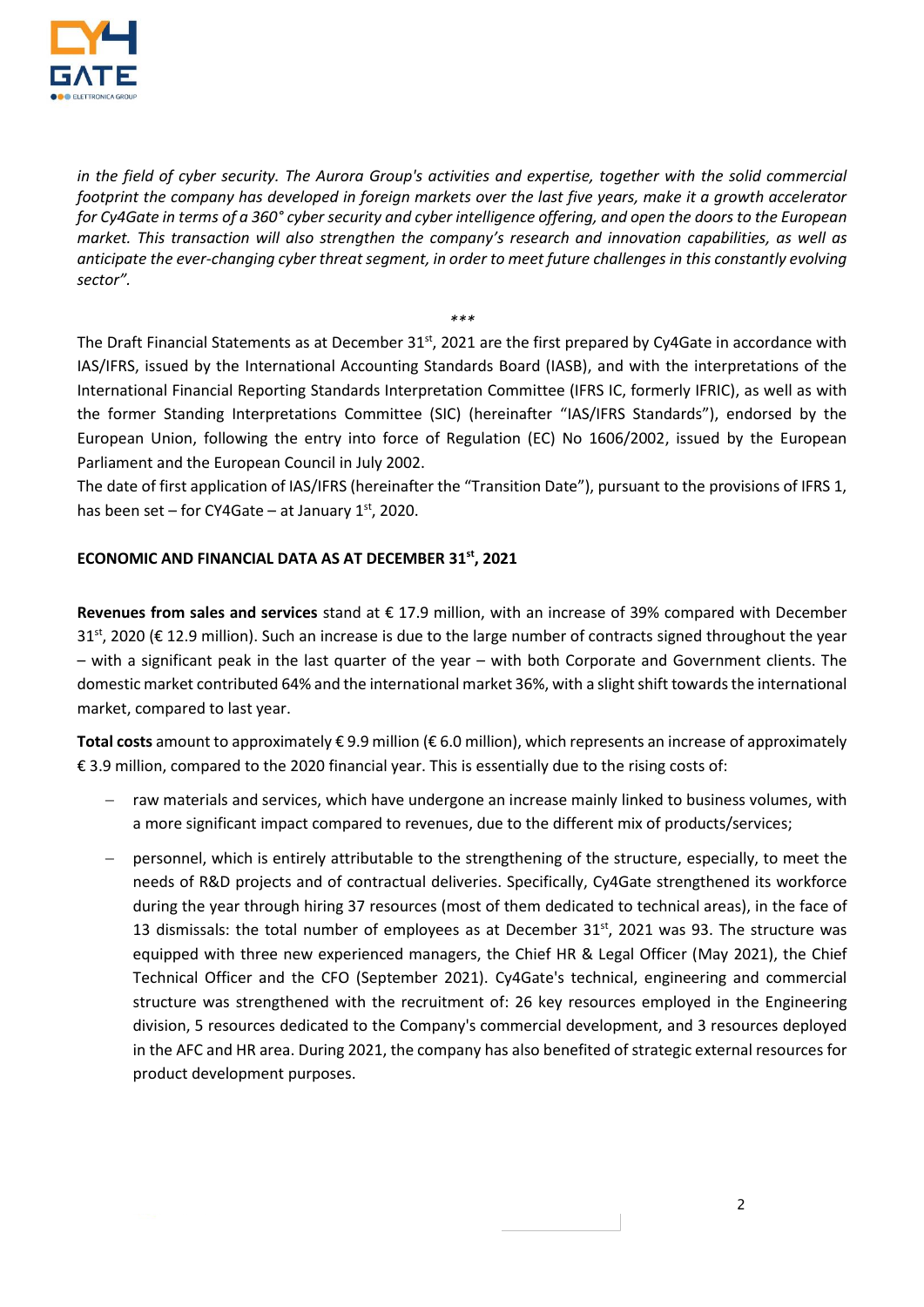

**EBITDA** amounts to € 8.0 million (€ 6.9 million) with an **EBITDA margin of 45%.** The excellent margins are the result of the positive sales trend and of the highly scalable business model, through the sale of proprietary software. The deviation from the previous year is due to the different license/service mix of revenues.

Depreciation and amortization amounted to  $\epsilon$  3.4 million ( $\epsilon$  1.5 million) with a relevant increase of approximately € 1.9 million compared to 2020, linked to the significant level of R&D investments made throughout 2021 – which show a 17% increase compared to last year – to support growth, and in line with the Cy4Gate business model.

**EBIT** amounts to  $\epsilon$  4.6 million ( $\epsilon$  5.4 million).

**Operating profit** amounts to € 5.2 million, compared with € 5.3 million for the 2020 financial year, despite the significant increase in depreciation and amortization, reflecting the investment policy aimed at supporting business strategies.

**Shareholders' equity** amount to € 30.3 million (€ 25.0 million), with an increase of approximately € 5.3 million, mainly due to the contribution of 2021 profit.

The **net financial position** resulted as negative by approximately € 1.7 million, compared to a positive NFP of €8.5 million at December 31<sup>st</sup>, 2021 (both including lease liabilities, in accordance with IFRS 16), the decrease is linked to the significant investments made in 2021 and to the Working Capital dynamics.

\*\*\*

## **KEY EVENTS OCCURRED THROUGHOUT THE FINANCIAL YEAR 2021**

On **January 8 th , 2021**, Emanuele Galtieri was appointed Deputy General Manager.

On **January 15th , 2021** CY4Gate was appointed Cyber Deputy Industry Rapporteur by the European Defense Agency.

On January 22<sup>nd</sup>, 2021, CY4Gate reviewed the preliminary results as at December 31<sup>st</sup>, 2020, presented and approved the 2021-23 business plan, and announced the changeover in the role of CEO, by appointing Emanuele Galtieri as the new CEO of the company.

On **January 26th, 2021,** CY4Gate was awarded a contract, worth approximately €3.0 million, to supply complex Cyber Intelligence and Cyber Security systems to two military government agencies in the naval sector, in North America and the Gulf.

On **February 11th, 2021** CY4Gate was awarded an important contract, worth about € 200 thousand, with a primary military institutional body, for the development of a complex capability for the protection of embedded systems on different types of critical infrastructure.

On **February 19th, 2021**, CY4Gate announced its participation in support of the GEODE – Galileo for EU Defense project – which aims to promote military capability development within the European Union.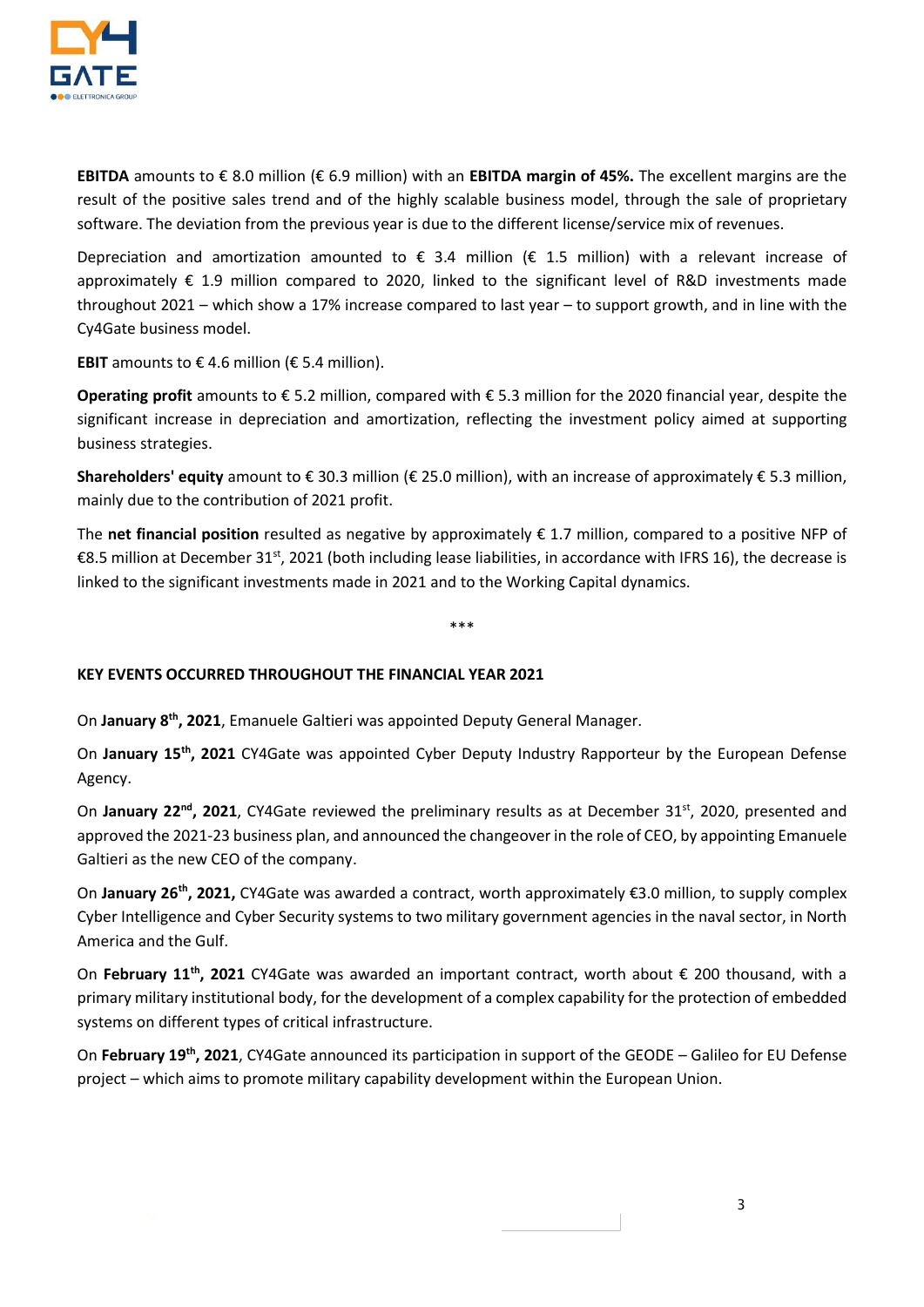

On **February 23rd, 2021,** a collaboration agreement was signed with Engineering – one of the main players in the digital transformation of public and private companies and organizations in Italy and worldwide – for the development of new Cyber Security and Decision Intelligence products and services.

On **March 30th, 2021**, Cy4Gate won the award for Best Capital Market Utilization Strategy, placing first in the category of "Fundraising on the AIM Market". In June 2020, CY4GATE successfully concluded the placement with an overall demand almost four times bigger than the total offer – and a total placement value of  $\epsilon$  21.1 million, thanks to a noteworthy demand, structured with around 70% by Italian institutional investors, and with 30% by investors from abroad.

On **April 20th, 2021,** Cy4gate announced that an "exclusive due diligence" process was underway – preparatory to possible corporate integration agreements with an active target in the Cyber intelligence and Decision Intelligence segment.

On **May 13th, 2021** Cy4gate was awarded an important contract, worth about € 450 thousand, for the provision of a Cyber Decision Intelligence complex system to a leading National Hi-Tech Corporate client.

On **June 10th, 2021** Cy4gate was shortlisted for the European Small and Mid-Cap Awards 2021, in the "Star of Innovation" category. Promoted and organized by the European Commission, EuropeanIssuers and FESE (Federation of European Securities Exchanges), the Awards recognize the best European companies that have grown rapidly, creating employment and value.

On **October 21st, 2021**, Cy4gate and Reevo signed a three-year agreement – starting from the signing of the agreement– in which ReeVo is committed to delivering Cloud and Cybersecurity services, and Cy4Gate to developing and delivering cybersecurity technologies, by proposing its flagship product, RTA.

On **November 4th, 2021** Cy4gate was awarded an important contract worth € 1.9 million to implement, in collaboration with an Italian big corporation operating in high-tech segment, an ambitious project that – starting from Cy4Gate's proprietary technologies and architectures (RTA and Quipo) – will aim to develop a 360° integrated cyber technology platform, to meet the most challenging intelligence and security requirements in the cyber domain.

On **November 17th, 2021** Cy4gate was ranked among the top three companies in the ninth edition of the European Small and Mid-Cap Awards 2021. It was the only Italian company in the "Star of Innovation" category. Cy4gate was selected thanks to the central role of innovation in its strategy for business development, the introduction of innovative technologies to the market, and the use of innovative techniques in daily operations.

On **November 18th, 2021,** Cy4gate won a contract for the provision of integrated cyber intelligence and cyber security solutions – as part of a larger context – for a foreign institutional client. The 1-year contract, worth approximately €2,300,000 – was based on the use of the proprietary technologies of Quipo and RTA products.

On **November 26th, 2021,** Cy4gate, together with Inmatica, signed an agreement aimed at testing Cyber Security, Incident Response and Decision Support products and services at the Regulatory Authority for Energy, Networks and Environment (ARERA).

On **December 16th, 2021**, Cy4gate signed a preliminary agreement for the acquisition of 100% of Aurora S.p.A., market leader in Italy and among the leading European Companies in the Forensic Cyber Intelligence & Data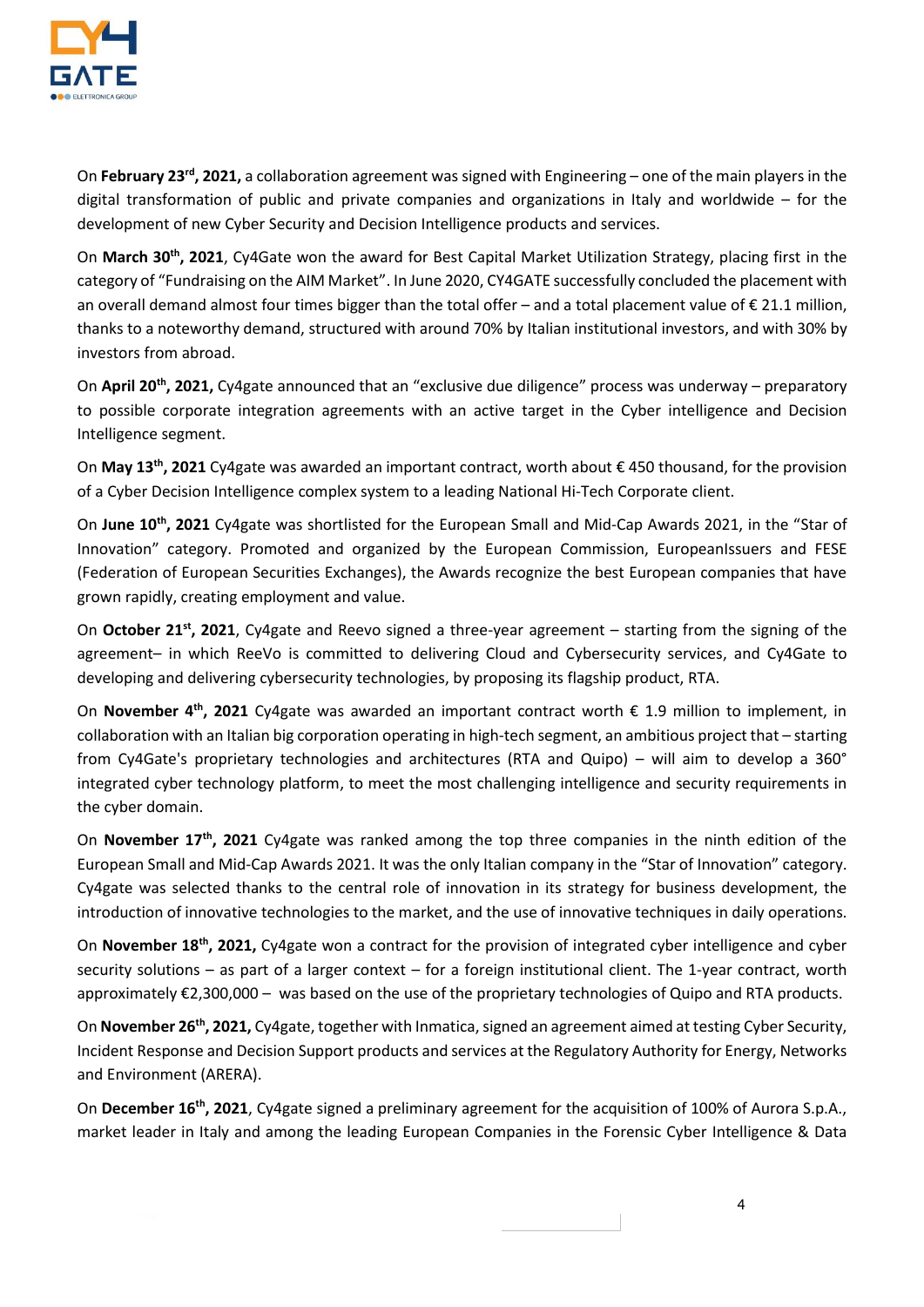

Analysis segment. The purpose of the acquisition is the creation of a Cyber Intelligence and Cyber Security National Pole. At the end of the transaction, Cy4gate will start the preparatory steps to initiate the translisting process on the regulated market "Euronext Milan".

\*\*\*

## **KEY EVENTS OCCURRED AFTER THE YEAR'S END**

In **January 2022,** Cy4gate was mentioned in Gartner's "Innovation Insight for Composite AI\*" report as a "Representative Provider" for Composite Artificial Intelligence solutions for the year 2022.

On **January 10th, 2022,** Cy4gate announced that it has signed a contract for the provision of a Cyber Intelligence system, worth approximately €600,000, supported by some Cyber Security modules that will be implemented on a proprietary software platform for a leading Government Agency.

On **February 25th, 2022,** Cy4Gate received formal communication from the Presidency of the Council of Ministers that there is no impediment in terms of golden power to the company's acquisition of 100% of The Aurora Group, for which a preliminary purchase agreement was signed on December  $16<sup>th</sup>$ , 2021.

**In the first two months of 2022,** Cy4gate won several contracts with leading government and big corporation clients for a total value of approximately € 700,000; **on February 28th, 2022,** Cy4gate also announced the closing of a contract, for the provision of a decision intelligence solution worth €1.2 million, as part of a broader program, for a national institutional customer.

**On March 14th, 2022** Cy4gate successfully completed the capital increase process for a total amount of € 90 million, at a price of € 10.5 per share, and for a total number of shares of 8,571,428. It was subscribed for:

- $\epsilon$  10 million, equivalent to 952,381 shares, by Elettronica S.p.A., in execution of the underwriting commitments undertaken by the company itself;
- € 40 million, equivalent to 3,809,524 shares, by TEC Cyber S.p.A., a company established by the shareholders of "The Equity Club", in execution of the underwriting commitments undertaken by the company itself;
- the remaining € 40 million, equivalent to 3,809,523 shares, by Italian and foreign institutional investors through an ABB procedure.

\*\*\*

This was the largest accelerated primary placement in Italy, since November 2019.

## **BUSINESS OUTLOOK**

The company is willing to continue its path of organic and inorganic growth, by focusing its strategy on the constant updating and development of its proprietary solutions. Particularly, CY4Gate's strategy will rest on the following pillars:

Products: evolution of Cyber Intelligence and Cyber Security products with the addition of more and more advanced and automatic features by exploiting Artificial Intelligence. These features will be progressively integrated with The Aurora Group's proprietary solutions, 100% developed in Italy, too;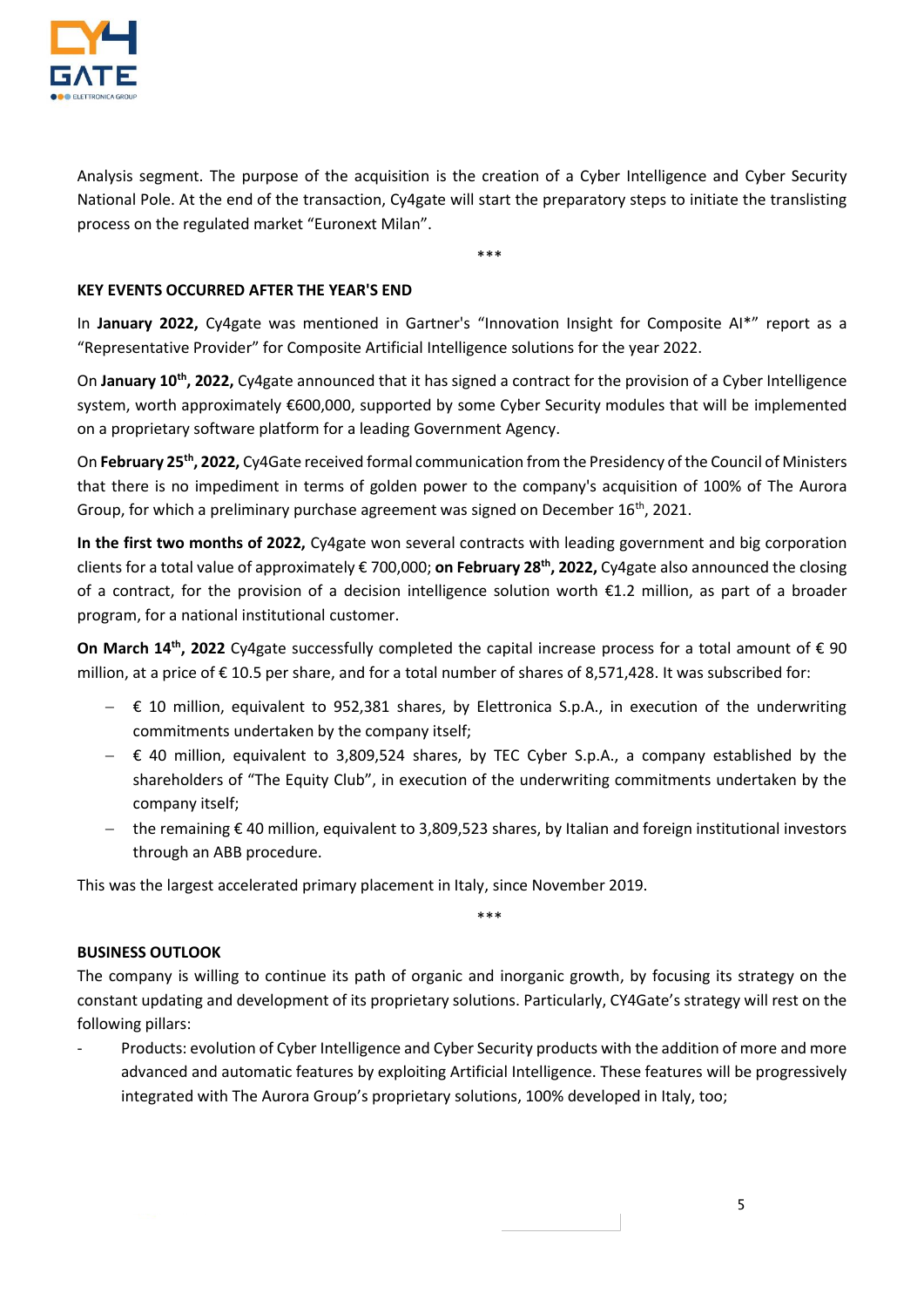

- Market development: national and international market share acquisition for Cybersecurity, Decision Intelligence and Forensic Intelligence & Data Analysis solutions;
- Customers: diversification and expansion of the customer network, through the establishment of commercial partnerships with suppliers, distributors, and other players at national and international level;
- Extraordinary transactions: focusing on the growth within the European cyber security market;
- Marketing and communication: aiming at increasing "brand awareness" for Cybersecurity and Decision intelligence solutions within the Italian and international markets.

In the coming years, an important development of Cy4Gate's target markets is expected, as well as a further boost, coming from the use of Recovery Fund funds at a Cyber level.

The assumptions underlying the growth in revenues over the three-year period derive from (i) the consolidation and further increase in contracts with Corporate and Government clients with CY4Gate's current proprietary products, (ii) the development of further proprietary cyber products, as well as (iii) the expansion in foreign markets.

The Company keeps on attentively monitoring the evolution of the Russia-Ukraine crisis, with specific regard to issues linked to cyber defense aspects, too.

There is no direct impact on CY4Gate, since it has neither a presence in the area nor exposure to customers and suppliers in the region, as a direct consequence of the company's strategy to privilege the use of Italian and European technologies and infrastructure.

\*\*\*

## **ALLOCATION OF YEAR-END PROFIT**

Together with the approval of the Financial Statements as of December  $31^{st}$ , 2021, the allocation of year-end profit – equal to  $\epsilon$  5.2 million – is as follows:

- € 0.26 million legal reserve, until the legal limit is reached, pursuant to art. 2430 of the Italian Civil Code;
- profit carried forward, as for the remainder (equal to  $\epsilon$  4.9 million).

## **\*\*\***

## **KEY INDICATORS OF THE SUSTAINABILITY REPORT AS AT DECEMBER 31st , 2021**

The Board of Directors approved the first Sustainability Report as at December 31st, 2021. Cy4gate, consistent with its vision, is committed to provide its active contribution aiming at a safer world and at the protection of the fundamental human rights, through its Cyber technologies and products.

CY4GATE designs, develops and produces high-tech solutions for the protection of Institutions, Entities and People within the Cyber environment. Our people foster innovation and create proprietary solutions which combine creativity and technology innovation to provide customers with a clear answer to the ever-growing and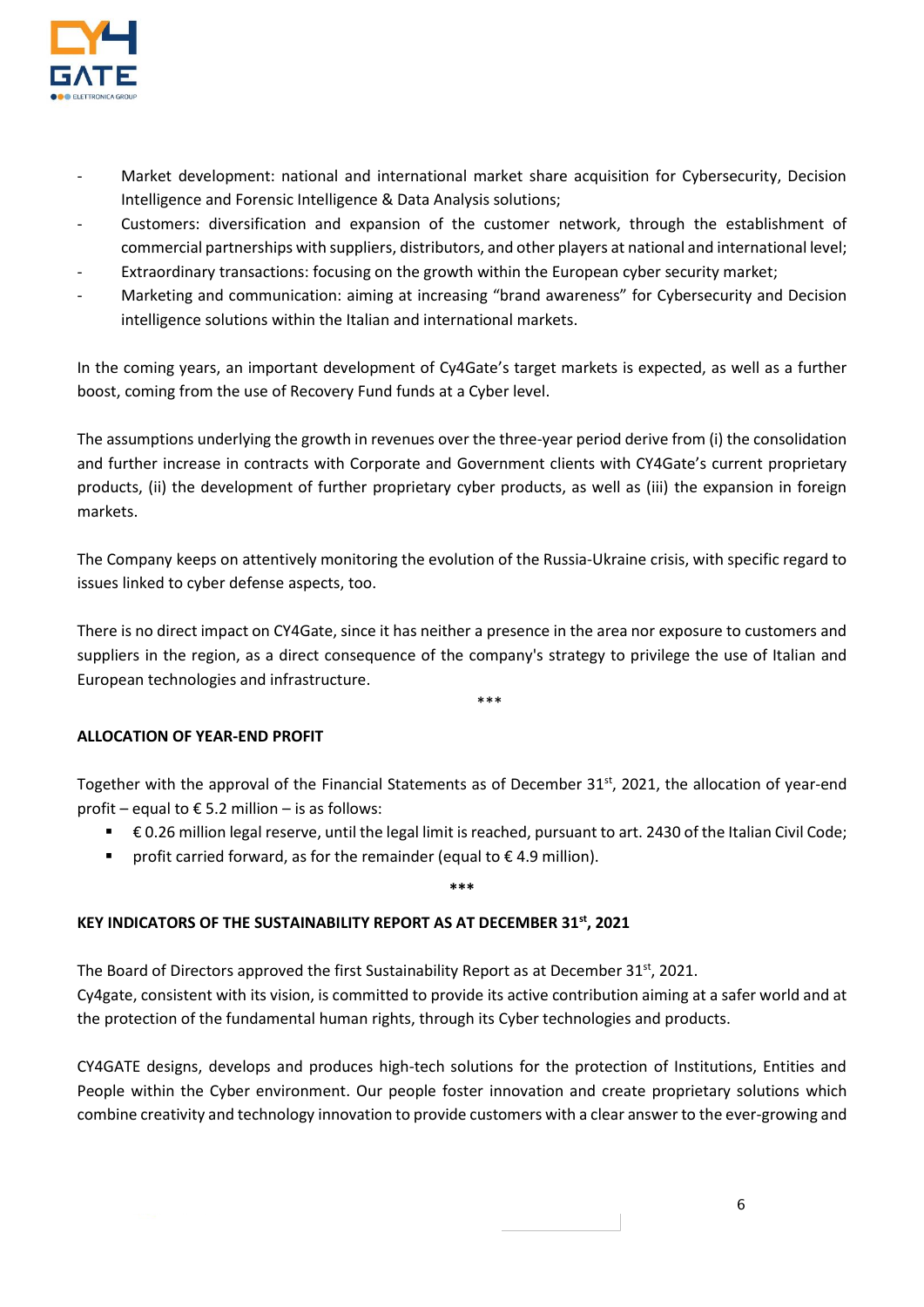

evolving need for digital security. Our unique range of products and services enable corporates, military and law enforcement institutions, as well as public institutions, to protect people's fundamental rights. This first CY4GATE Sustainability Report is prepared according to GRI Standards 101: 2016 Reporting Principles ("compliant – Core" option).

CY4GATE is committed to making an active contribution to 5 out of the 17 goals of the United Nations 2030 Agenda for Sustainable Development; specifically, CY4GATE aims to:

- Ensure inclusive and equitable quality education, thus promoting lifelong learning opportunities for all;
- Promote sustained, inclusive, and sustainable economic growth, as well as encourage a full and productive employment, and provide decent work to all;
- Build resilient infrastructure, promote inclusive and sustainable industrialization, and foster innovation;
- Ensure sustainable consumption and production patterns;
- Promote peaceful and inclusive societies for sustainable development, provide access to justice for all, and build effective, accountable, and inclusive institutions at all levels.

**\*\*\***

## **CONVENING THE ORDINARY SHAREHOLDERS' MEETING**

The Board of Directors also resolved to convene the Ordinary General Meeting on April 14th, 2022 in first call and, if necessary, on April 18<sup>th</sup>, in second call.

Due to "Covid-19" health emergency and, therefore, in compliance with the fundamental principles of protection of the health of the company's shareholders, employees, representatives and consultants, as well as, most recently, with Decree Law 18 of March 17<sup>th</sup>, 2020 converted by Law 27/2020 ("Cura Italia" Decree), the Shareholders' Meeting, with regard to the shareholders, will be held with the participation exclusively through the **Appointed Representative**, pursuant to art. 135-undecies of Legislative Decree no. 58 of February 24<sup>th</sup>, 1998, in order to discuss and resolve on the following agenda:

- Approval of the Financial Statements and presentation of the social sustainability report as of December 31st, 2021;
- Allocation of the annual result;
- Engagement of statutory auditors for the years 2022-2024.

The notice of the Shareholders' Meeting and the related documents will be made available to the public according to the terms and procedures set out by current legislation.

\*\*\*

## **DOCUMENTATION FILING**

A copy of the Consolidated Financial Report as at December 31<sup>st</sup>, 2021, including the Independent Auditors' Report, will be made available to the public within the terms of the law at the registered office in Rome, as well as by publication on the institutional website [www.cy4gate.com,](http://www.cy4gate.com/) under the section "Investors/Financial Documents", and on the authorized storage mechanism [www.1info.it.](http://www.1info.it/)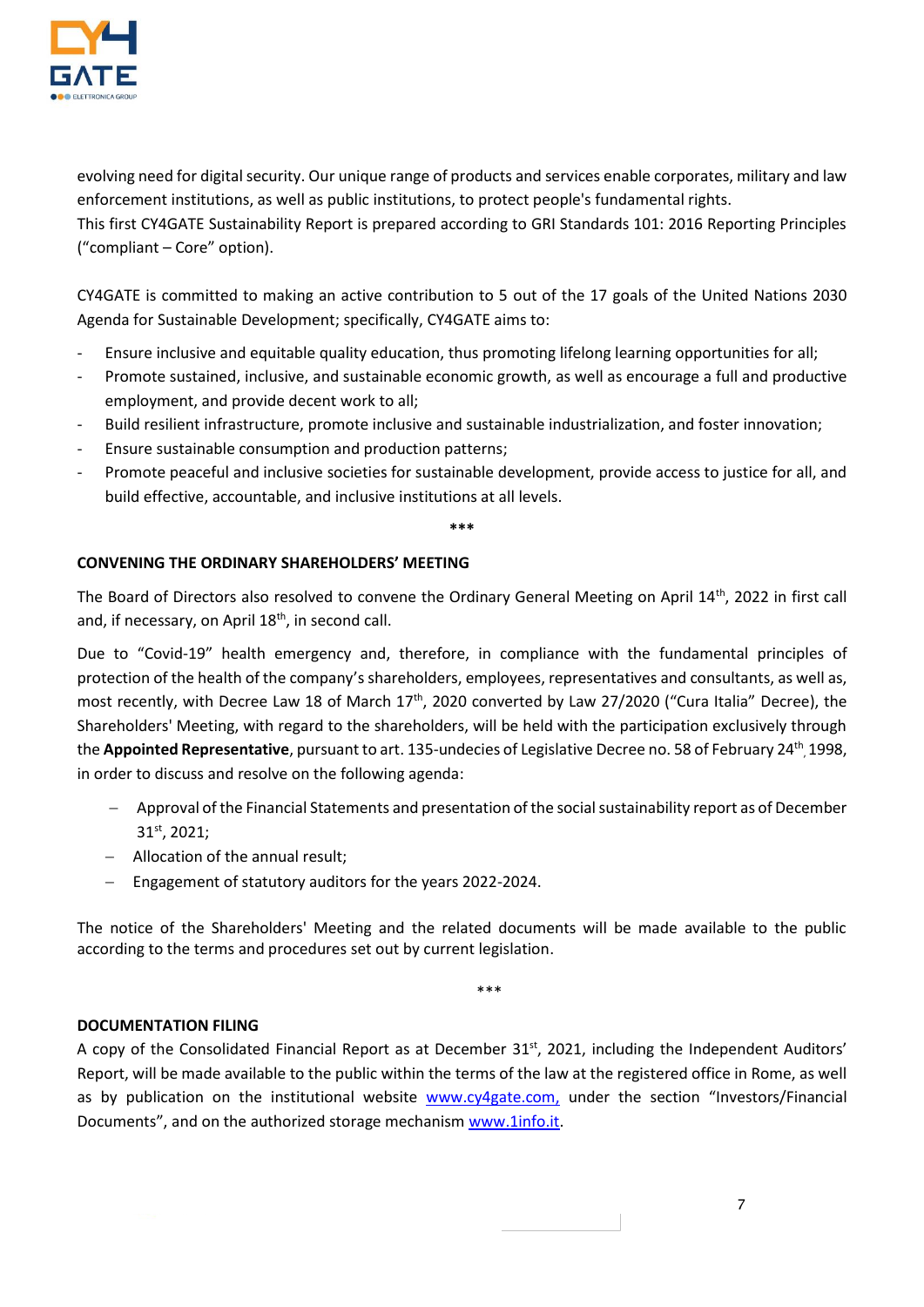

#### \*\*\*

#### **About CY4GATE**

The Company was founded in 2014 to meet an unconventional demand for cybersecurity. Listed on Euronext Growth Milan since June 2020, CY4GATE was conceived to design, develop and produce technologies and products, systems and services that are able to meet the most stringent and modern requirements of "Cyber Intelligence & Cyber Security" expressed by the Armed Forces, the Police Forces, the Intelligence Agencies and the Companies, on the national and the foreign market. A Unique Italian industrial project, CY4GATE operates in the cyber market at 360°, with proprietary products that meet both the needs of information collection and analysis and security: QUIPO and AMICO, in the Cyber Intelligence segment; RTA, in the Cyber Security sector.

| For further information:                       |                  |                                                                     |  |  |  |  |
|------------------------------------------------|------------------|---------------------------------------------------------------------|--|--|--|--|
| <b>Euronext Growth Advisor and Specialist</b>  |                  | <b>Investor Relation CY4Gate</b>                                    |  |  |  |  |
| Equita SIM S.p.A.                              |                  | Marco Latini CFO & Investor Relations Manager investors@cy4gate.com |  |  |  |  |
| Marco Clerici                                  |                  | +39 335 775 0702 m.clerici@equita.eu                                |  |  |  |  |
| <b>Investor Relation &amp; Media Relations</b> |                  |                                                                     |  |  |  |  |
| <b>CDR Communication</b>                       |                  |                                                                     |  |  |  |  |
| Silvia Di Rosa:                                | +39 335 786 4209 | silvia.dirosa@cdr-communication.it                                  |  |  |  |  |
| Luca Gentili:                                  | +39 348 292 0498 | luca.gentili@cdr-communication.it                                   |  |  |  |  |
| Angelo Brunello:                               | +39 329 211 7752 | angelo.brunello@cdr-communication.it                                |  |  |  |  |
| Marianna Tremolada:                            | +39 348 242 3039 | marianna.tremolada@cdr-communication.it                             |  |  |  |  |

#### **Attached are the reclassified Income Statement and Balance Sheet as of December 31st, 2021.**

#### **RECLASSIFIED INCOME STATEMENT AS AT DECEMBER 31st , 2021**

| (in million $\epsilon$ )                      | (Financial year ended December 31st) |                 |
|-----------------------------------------------|--------------------------------------|-----------------|
| Category                                      | Dec. 31 <sup>st</sup> , 2021         | Dec. 31st, 2020 |
| Operating revenues                            | 17,0                                 | 12,6            |
| Other operating revenues                      | 0,9                                  | 0,4             |
| <b>Revenues</b>                               | 17,9                                 | 12,9            |
| Costs for purchases, services and personnel   | 9,6                                  | 5,6             |
| Other operating costs                         | 0,1                                  | 0,1             |
| Provisions                                    | 0,1                                  | 0,2             |
| Impairments                                   | 0,1                                  | 0,1             |
| Costs                                         | 9,9                                  | 6,0             |
| <b>EBITDA</b>                                 | 8,0                                  | 6,9             |
| <b>EBITDA Margin</b>                          | 45%                                  | 53%             |
| Depreciations and Amortizations               | 3,4                                  | 1,5             |
| Financial income (Expenses)                   | 0,1                                  | 0,1             |
| Taxes                                         | (0, 6)                               | (0, 0)          |
| <b>Operating Profit (Loss for the period)</b> | 5,2                                  | 5,3             |